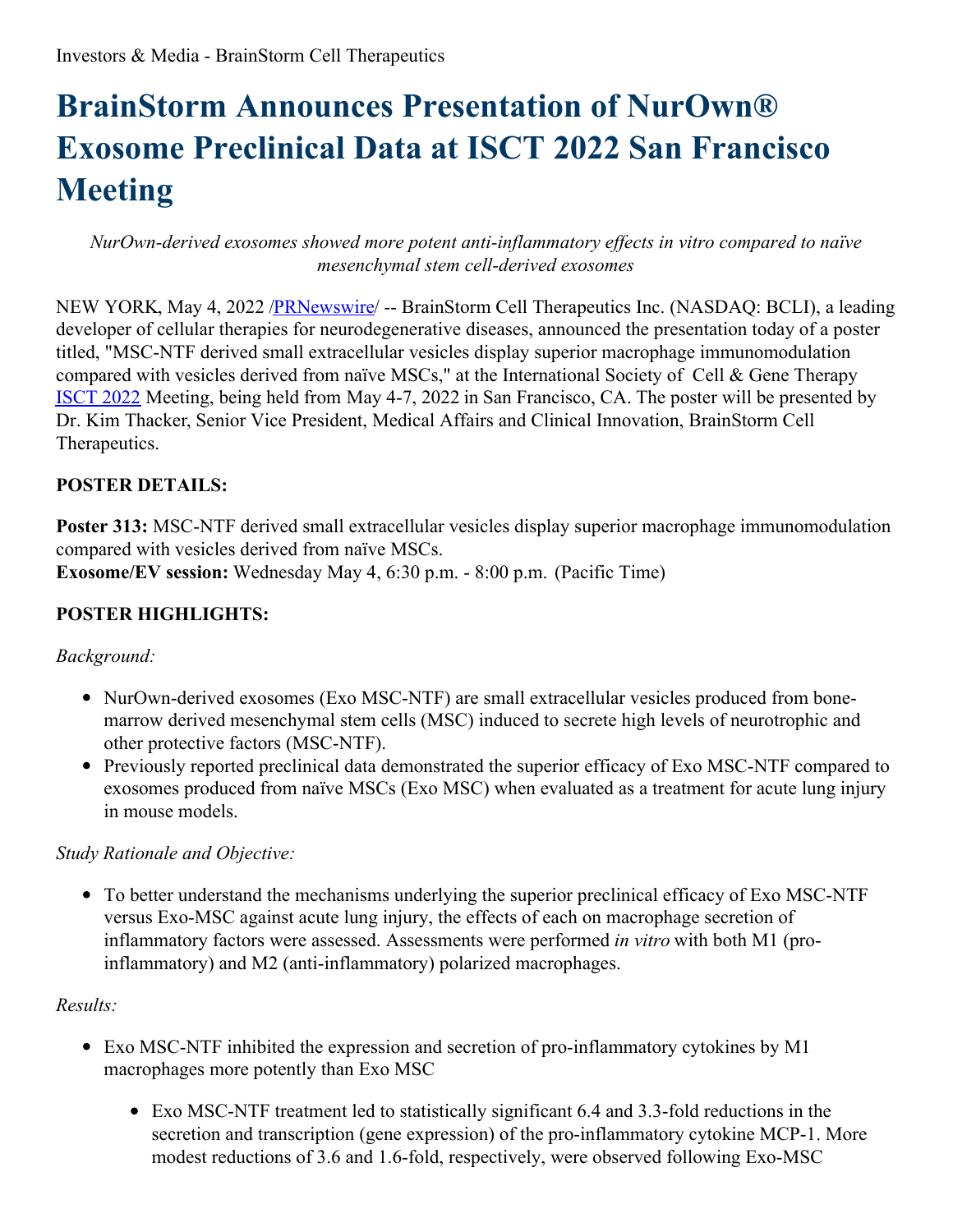treatment.

- Treatment of M1 macrophages with Exo MSC-NTF led to greater reductions in the transcription of the pro-inflammatory cytokine IL6 compared to treatment with Exo MSC (2.2-fold decrease versus 1.3-fold decrease).
- Exo MSC-NTF upregulated the expression and secretion of anti-inflammatory cytokines by M2 macrophages
	- Exo MSC-NTF treatment led to statistically significant 3.5 and 5.4-fold fold increases in the secretion and transcription of the anti-inflammatory cytokine IL10. More modest increases of 2.6 and 3.4-fold, respectively, were observed following Exo-MSC treatment.
	- Similar increases TGM2 transcription were observed with both Exo MSC-NTF and Exo-MSC treatment (2.7 and 2.6-fold, respectively).
	- No effects on CD209 expression were observed with either Exo MSC-NTF or Exo-MSC treatment

## *Conclusion:*

Exo MSC-NTF showed more potent anti-inflammatory effects *in vitro* compared to Exo-MSC.

"These compelling preclinical data provide important insights into Exo MSC-NTF's mechanism of action," said Ralph Kern, MD MHSc, President and Chief Medical Officer of BrainStorm. "They suggest that the preclinical efficacy previously observed in acute lung injury models is due to the anti-inflammatory effects of Exo MSC-NTF on macrophage populations. Our scientific team is privileged to share this important finding at the International Society for Cell and Gene Therapy (ISCT), a globally recognized organization focused on translational aspects of developing cell-based therapeutics. We look forward to productive scientific engagements with experts at the meeting."

Chaim Lebovits, Chief Executive Officer of BrainStorm, added, "At BrainStorm, we are committed to exploring the full potential of our proprietary cell technology platform and continue to make key scientific progress that will enable us to address serious unmet medical needs. At the same time, we remain fully committed to advancing our cellular therapeutic pipeline in ALS and progressive MS."

# **About [NurOwn®](https://www.globenewswire.com/Tracker?data=mxQGlvuf3Du-xUe30P6TXChcgiEuiS8RdUwi055ZCyPx-jyrlNlbdRE1xJ0HyZERfaGvjqrg-G6nsckSiSS9UogSz0yUyd80OchxJCi0AWnFOwGxe3pHbuQ5eblr3WRY)**

The NurOwn® technology platform (autologous MSC-NTF cells) represents a promising investigational therapeutic approach to targeting disease pathways important in neurodegenerative disorders. MSC-NTF cells are produced from autologous, bone marrow-derived mesenchymal stem cells (MSCs) that have been expanded and differentiated ex vivo. MSCs are converted into MSC-NTF cells by growing them under patented conditions that induce the cells to secrete high levels of neurotrophic factors (NTFs). Autologous MSC-NTF cells are designed to effectively deliver multiple NTFs and immunomodulatory cytokines directly to the site of damage to elicit a desired biological effect and ultimately slow or stabilize disease progression.

# **About BrainStorm Cell [Therapeutics](https://www.globenewswire.com/Tracker?data=tR4Vstp5CXVKiiCNx5C7ZleTnBqt8VjpIMr1M-tRuqno9Mt3jaCU9KakTaWFBcNT0e6aQ87GsLlrxWNofueqOr7QxoJl2NNlaeXxtsvmgharp6fSLzU39cSGvLMLq_VE) Inc.**

BrainStorm Cell Therapeutics Inc. is a leading developer of innovative autologous adult stem cell therapeutics for debilitating neurodegenerative diseases. The Company holds the rights to clinical development and commercialization of the NurOwn® technology platform used to produce autologous MSC-NTF cells through an exclusive, worldwide licensing agreement. Autologous MSC-NTF cells have received Orphan Drug designation status from the U.S. Food and Drug Administration (FDA) and the European Medicines Agency (EMA) for the treatment of amyotrophic lateral sclerosis (ALS). BrainStorm has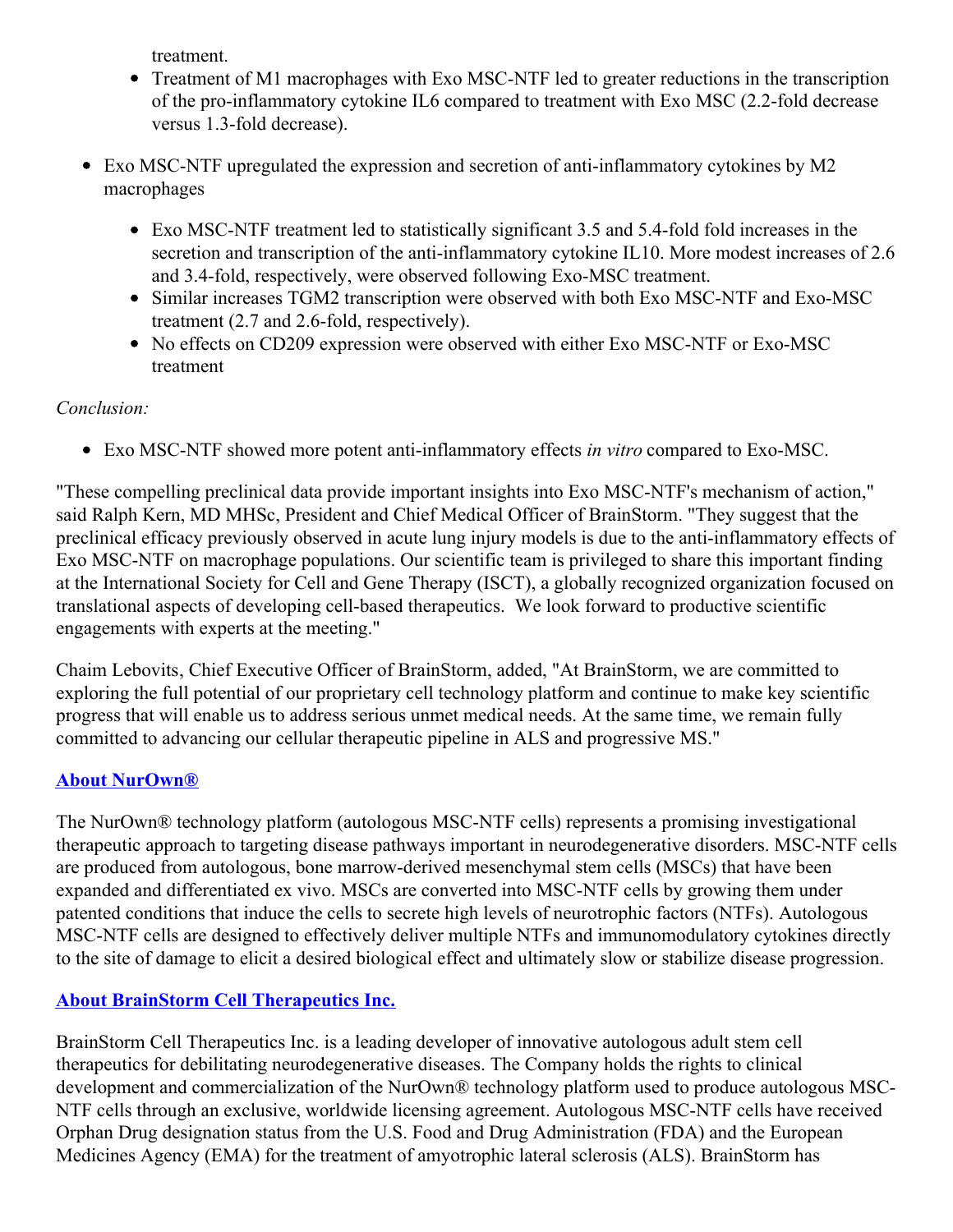completed a Phase 3 pivotal trial in ALS (NCT03280056); this trial investigated the safety and efficacy of repeat-administration of autologous MSC-NTF cells and was supported by a grant from the California Institute for Regenerative Medicine (CIRM CLIN2-0989). BrainStorm completed under an investigational new drug application a Phase 2 open-label multicenter trial (NCT03799718) of autologous MSC-NTF cells in progressive multiple sclerosis (MS) and was supported by a grant from the National MS Society (NMSS).

#### **Safe-Harbor Statement**

Statements in this announcement other than historical data and information, including statements regarding future clinical trial enrollment and data, constitute "forward-looking statements" and involve risks and uncertainties that could cause BrainStorm Cell Therapeutics Inc.'s actual results to differ materially from those stated or implied by such forward-looking statements. Terms and phrases such as "may," "should," "would," "could," "will," "expect," "likely," "believe," "plan," "estimate," "predict," "potential," and similar terms and phrases are intended to identify these forward-looking statements. The potential risks and uncertainties include, without limitation, BrainStorm's need to raise additional capital, BrainStorm's ability to continue as a going concern, prospects for future regulatory approval of BrainStorm's NurOwn® treatment candidate, the success of BrainStorm's product development programs and research, regulatory and personnel issues, development of a global market for our products and services, the ability to secure and maintain research institutions to conduct our clinical trials, the ability to generate significant revenue, the ability of BrainStorm's NurOwn® treatment candidate to achieve broad acceptance as a treatment option for ALS or other neurodegenerative diseases, BrainStorm's ability to manufacture and commercialize the NurOwn® treatment candidate, obtaining patents that provide meaningful protection, competition and market developments, BrainStorm's ability to protect our intellectual property from infringement by third parties, heath reform legislation, demand for our services, currency exchange rates and product liability claims and litigation; the impacts of the COVID-19 pandemic on our clinical trials, supply chain, and operations; and other factors detailed in BrainStorm's annual report on Form 10-K and quarterly reports on Form 10-Q available at [http://www.sec.gov](http://www.sec.gov/). These factors should be considered carefully, and readers should not place undue reliance on BrainStorm's forward-looking statements. The forward-looking statements contained in this press release are based on the beliefs, expectations, and opinions of management as of the date of this press release. We do not assume any obligation to update forward-looking statements to reflect actual results or assumptions if circumstances or management's beliefs, expectations or opinions should change, unless otherwise required by law. Although we believe that the expectations reflected in the forward-looking statements are reasonable, we cannot guarantee future results, levels of activity, performance, or achievements.

#### **CONTACTS**

Investor Relations: John Mullaly LifeSci Advisors, LLC Phone: +1 617-429-3548 [jmullaly@lifesciadvisors.com](mailto:jmullaly@lifesciadvisors.com)

Media: Uri Yablonka [uri@brainstorm-cell.com](mailto:uri@brainstorm-cell.com)